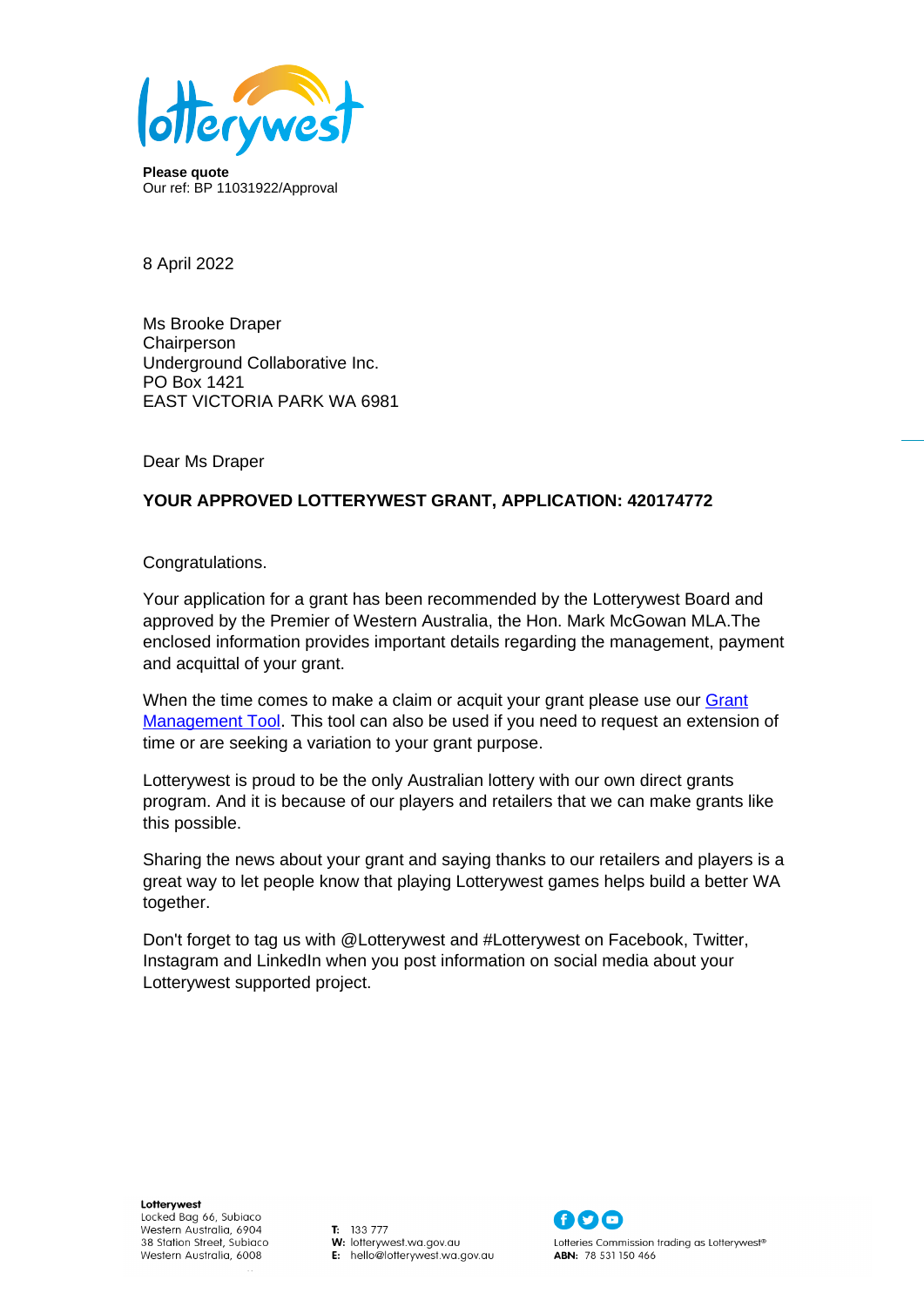

### **Public announcement of your grant**

A Member of Parliament has been advised of your grant. You may be contacted to discuss the plans for an announcement of your grant to acknowledge the State Government's support.

If you would like to discuss any of the details in this letter, please contact our Customer Services team on 133 777.

Yours sincerely

Att

Ralph Addis Chief Executive Officer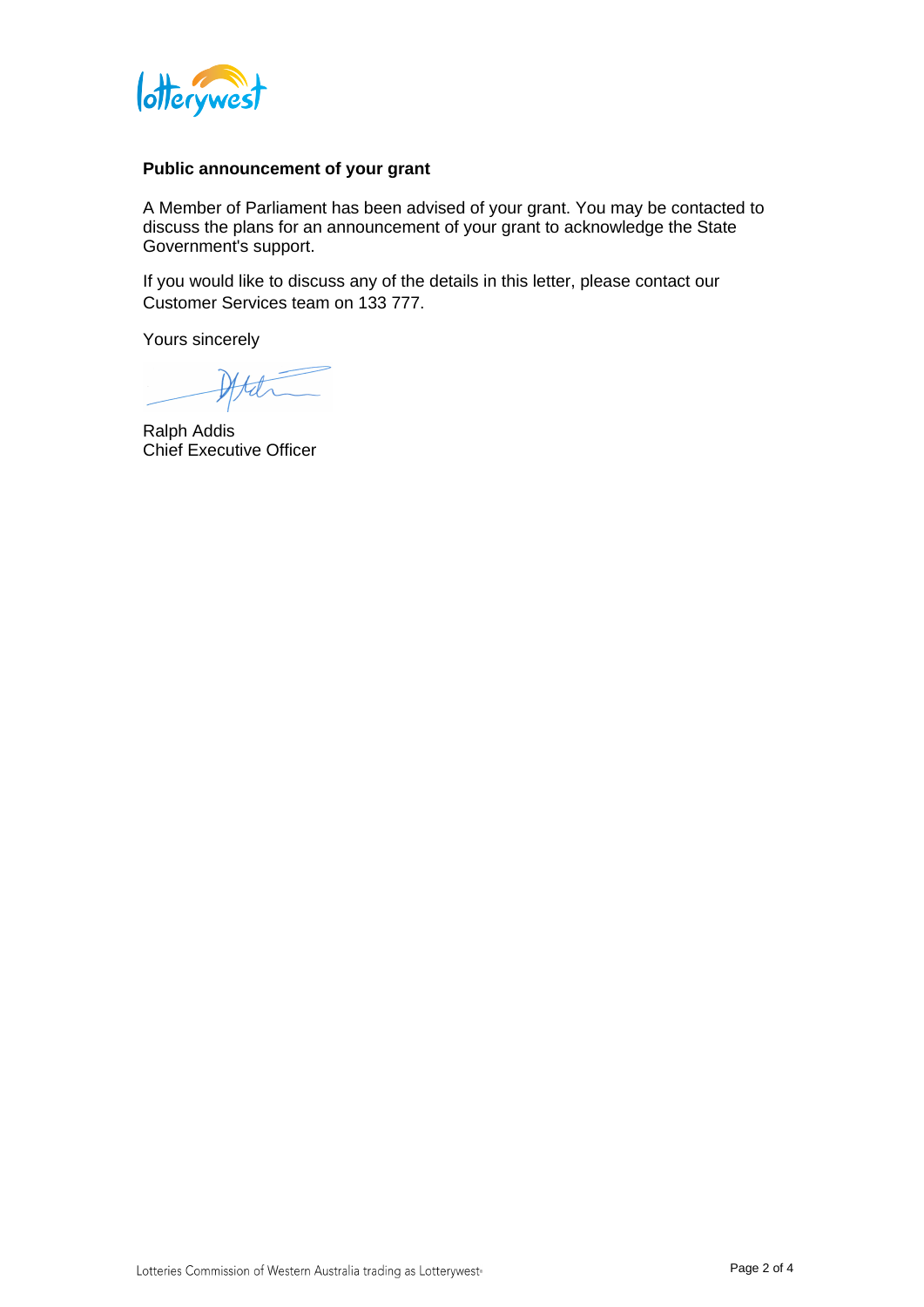

Organisation name: Underground Collaborative Inc. Organisation number: 11031922 Application number: 420174772 Grants Development Officer: Elaine Walsh

#### **Details of your Approved Grant**

**Total amount granted:** \$320,000.00 **Date granted:** 5 April 2022 **Purpose**: Up to \$320,000 towards the development, testing and evaluation of a service model to help break the cycle of homelessness and disadvantage.

## **Overall conditions of the grant that must be met before payment can be made on any of the items below:**

There are no overall conditions applicable to this grant; however please see below as conditions may apply for specific items.

## **Overall grant accountability requirements that are applicable to all of the items below:**

• The timeframe for final acquittal of this grant is 20 months from date granted and is to be completed using the Grant management tool.

| <b>Items</b>                                   | Item specific prepayment conditions                                                                                       | Payment and accountability requirements                                                                                                                                | <b>Amount approved</b> |
|------------------------------------------------|---------------------------------------------------------------------------------------------------------------------------|------------------------------------------------------------------------------------------------------------------------------------------------------------------------|------------------------|
| <b>Project Costs</b>                           |                                                                                                                           |                                                                                                                                                                        | \$320,000.00           |
| Towards program costs, marketing and<br>wages. | Not applicable. See Payment & Accountability<br>requirements.                                                             | Once the overall conditions (if any) and item<br>specific conditions (if any) have been met,<br>payment will be made IN ADVANCE. Acquittal<br>will be on provision of: | \$75,000.00            |
|                                                |                                                                                                                           | • Completion of a Grant management tool to<br>include number of at-risk people involved in the<br>program.                                                             |                        |
| Towards program costs, marketing and<br>wages. | Payment to be made on:<br>A completed Grant management tool that<br>accounts for at least 75% of the previous<br>payment. | Once the overall conditions (if any) and item<br>specific conditions (if any) have been met,<br>payment will be made IN ADVANCE. Acquittal<br>will be on provision of: | \$115,000.00           |
|                                                |                                                                                                                           | • Completion of a Grant management tool to<br>include number of at-risk people involved in the<br>program.                                                             |                        |